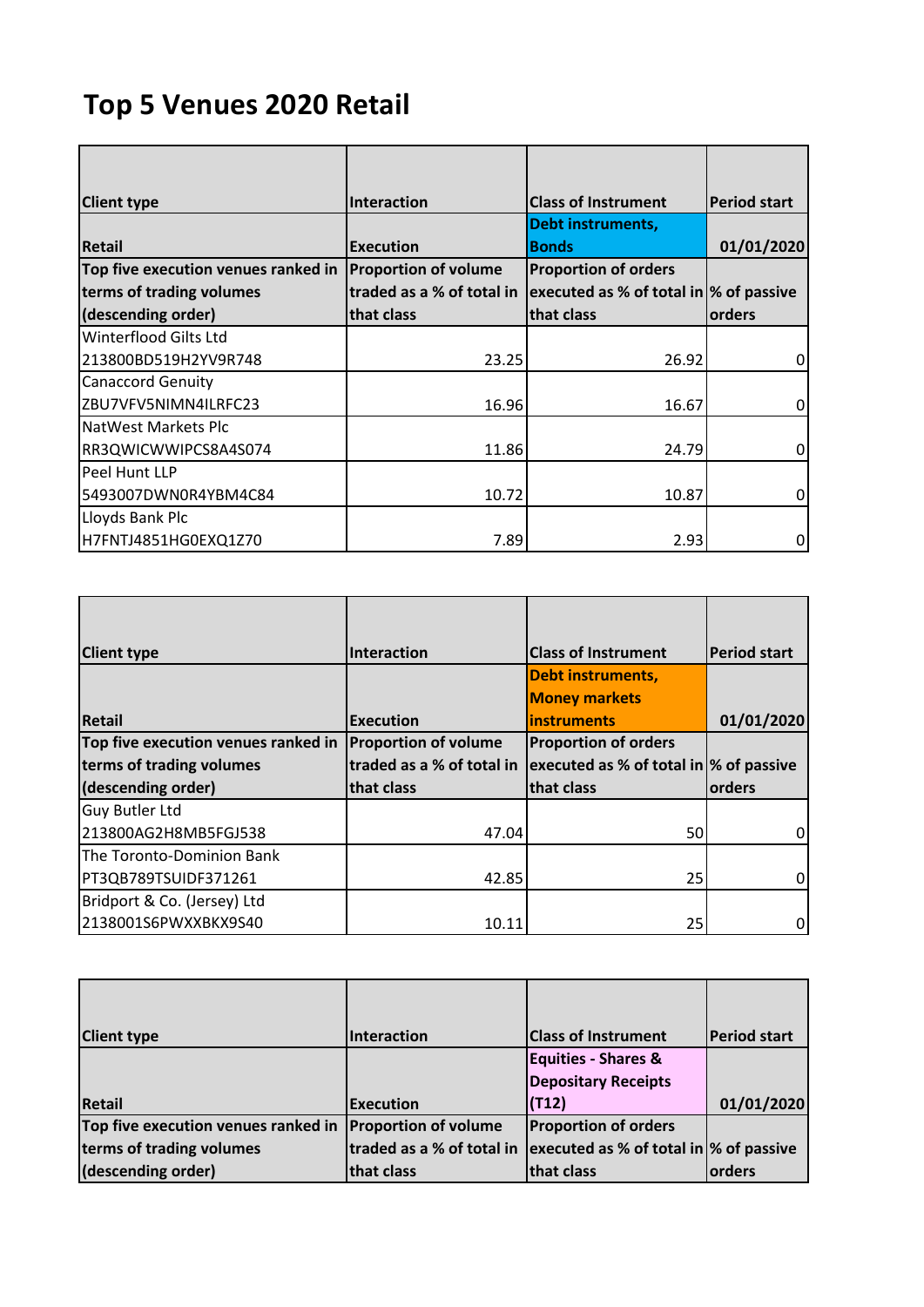| <b>Winterflood Securities Ltd</b> |       |       |   |
|-----------------------------------|-------|-------|---|
| 8BRUP6V1DX3PIG2R0745              | 25.97 | 31.09 |   |
| Peel Hunt LLP                     |       |       |   |
| 5493007DWN0R4YBM4C84              | 22.79 | 21.65 | 0 |
| N+1 Singer Capital Markets Ltd    |       |       |   |
| 213800ITO7QMNQ9SFG53              | 6.96  | 7.93  | 0 |
| Joh Berenberg Gossler & Co.       |       |       |   |
| 529900UC2OD7II24Z667              | 5.72  | 5.83  | ი |
| Shore Capital Stockbrokers Ltd    |       |       |   |
| 2138009KZO3MK7TV6372              | 5.42  | 7.29  |   |

| <b>Client type</b>                  | Interaction                 | <b>Class of Instrument</b>                                              | <b>Period start</b> |
|-------------------------------------|-----------------------------|-------------------------------------------------------------------------|---------------------|
|                                     |                             | <b>Equities - Shares &amp;</b>                                          |                     |
|                                     |                             | <b>Depositary Receipts</b>                                              |                     |
| <b>Retail</b>                       | <b>Execution</b>            | (T34)                                                                   | 01/01/2020          |
| Top five execution venues ranked in | <b>Proportion of volume</b> | <b>Proportion of orders</b>                                             |                     |
| terms of trading volumes            |                             | traded as a % of total in $ $ executed as % of total in $ %$ of passive |                     |
| (descending order)                  | that class                  | that class                                                              | orders              |
| Peel Hunt LLP                       |                             |                                                                         |                     |
| 5493007DWN0R4YBM4C84                | 32.72                       | 30.53                                                                   | $\mathbf 0$         |
| Winterflood Securities Ltd          |                             |                                                                         |                     |
| 8BRUP6V1DX3PIG2R0745                | 30.76                       | 33.6                                                                    | 0                   |
| Numis Securities Plc                |                             |                                                                         |                     |
| 213800P3F4RT97WDSX47                | 7.95                        | 6.54                                                                    | 0                   |
| <b>Investec Bank Plc</b>            |                             |                                                                         |                     |
| 84S0VF8TSMH0T6D4K848                | 5.14                        | 6.19                                                                    | 0                   |
| Shore Capital Stockbrokers Ltd      |                             |                                                                         |                     |
| 2138009KZO3MK7TV6372                | 4.08                        | 4.21                                                                    | 0                   |

| <b>Client type</b>                  | Interaction                 | <b>Class of Instrument</b>                    | <b>Period start</b> |
|-------------------------------------|-----------------------------|-----------------------------------------------|---------------------|
|                                     |                             | <b>Exchange traded</b>                        |                     |
|                                     |                             | products (Exchange                            |                     |
|                                     |                             | traded funds, exchange                        |                     |
|                                     |                             | traded notes and                              |                     |
|                                     |                             | exchange traded                               |                     |
| Retail                              | <b>Execution</b>            | commodities)                                  | 01/01/2020          |
| Top five execution venues ranked in | <b>Proportion of volume</b> | <b>Proportion of orders</b>                   |                     |
| terms of trading volumes            | traded as a % of total in   | $ $ executed as % of total in $ %$ of passive |                     |
| (descending order)                  | that class                  | that class                                    | orders              |
| <b>Winterflood Securities Ltd</b>   |                             |                                               |                     |
| 8BRUP6V1DX3PIG2R0745                | 32.73                       | 48.59                                         | 0                   |
| Peel Hunt LLP                       |                             |                                               |                     |
| 5493007DWN0R4YBM4C84                | 24.16                       | 19.63                                         | 0                   |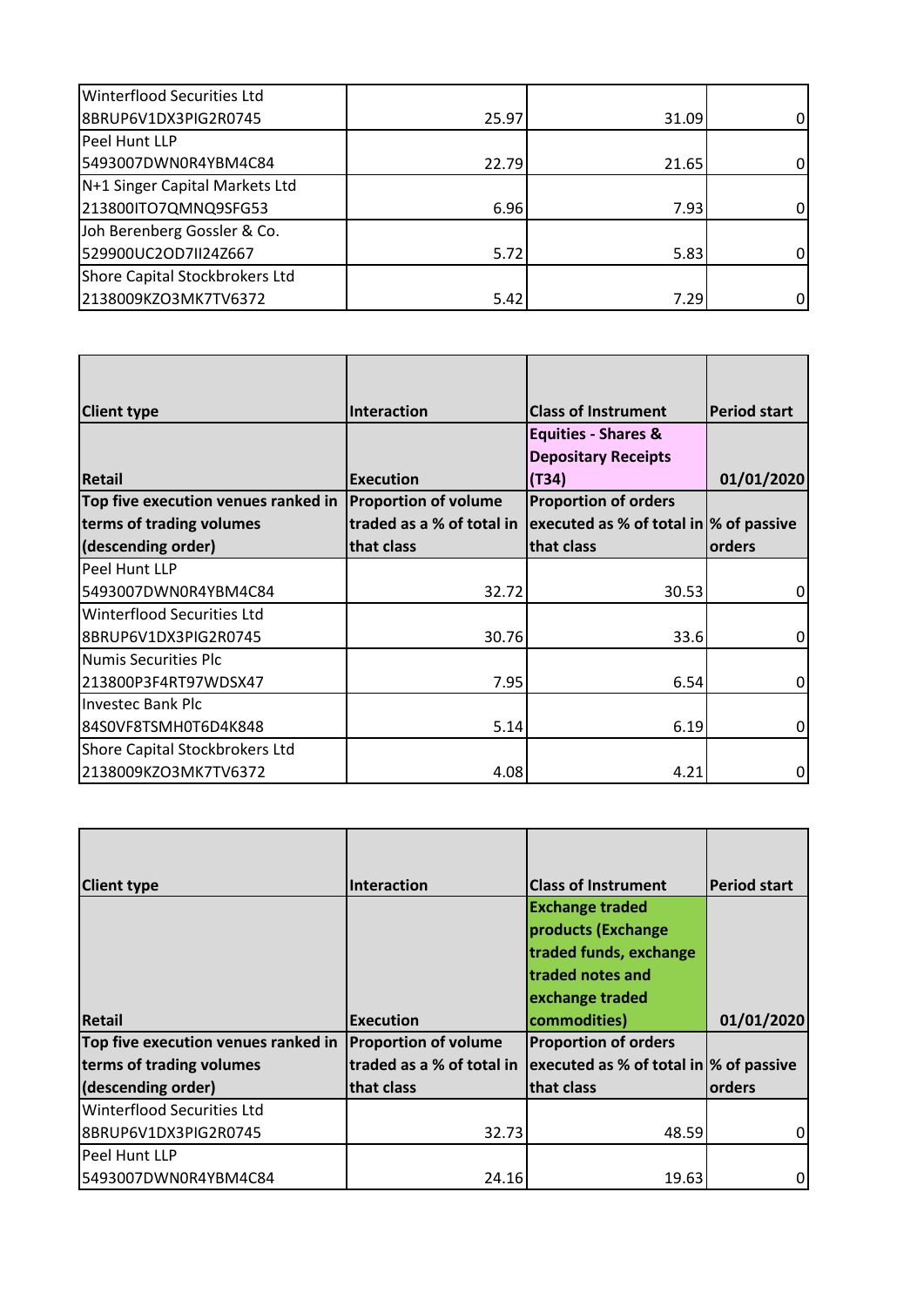| <b>Flow Traders BV</b>    |       |       |   |
|---------------------------|-------|-------|---|
| 549300CLJI9XDH12XV51      | 23.24 | 13.03 | 0 |
| Investec Bank Plc         |       |       |   |
| 84S0VF8TSMH0T6D4K848      | 8.12  | 8.08  | 0 |
| Jane Street Financial Ltd |       |       |   |
| 549300ZHEHX8M31RP142      | 3.14  | 2.24  | 0 |

| <b>Client type</b>                  | Interaction                 | <b>Class of Instrument</b>              | <b>Period start</b> |
|-------------------------------------|-----------------------------|-----------------------------------------|---------------------|
| <b>Retail</b>                       | <b>Execution</b>            | <b>Other instruments</b>                | 01/01/2020          |
| Top five execution venues ranked in | <b>Proportion of volume</b> | <b>Proportion of orders</b>             |                     |
| terms of trading volumes            | traded as a % of total in   | executed as % of total in  % of passive |                     |
| (descending order)                  | that class                  | that class                              | orders              |
| Aegon UK Plc                        |                             |                                         |                     |
| 213800HW5JU8BA4IMC33                | 82.49                       | 84.61                                   | 0                   |
| <b>Clearstream Banking SA</b>       |                             |                                         |                     |
| 222100GEYIQQNDBR9J43                | 17.51                       | 15.39                                   | $\Omega$            |

| <b>Client type</b>                  | Interaction                  | <b>Class of Instrument</b>                    | <b>Period start</b> |
|-------------------------------------|------------------------------|-----------------------------------------------|---------------------|
|                                     |                              |                                               |                     |
|                                     |                              | <b>Debt instruments,</b>                      |                     |
| <b>Retail</b>                       | Placement/transmission Bonds |                                               | 01/01/2020          |
| Top five investment firms ranked in | <b>Proportion of volume</b>  | <b>Proportion of orders</b>                   |                     |
| terms of trading volumes            | traded as a % of total in    | $ $ executed as % of total in $ %$ of passive |                     |
| (descending order)                  | that class                   | that class                                    | orders              |
| Peel Hunt LLP                       |                              |                                               |                     |
| 5493007DWN0R4YBM4C84                | 100                          | 100                                           | 0                   |

| <b>Client type</b>                  | Interaction                         | <b>Class of Instrument</b>                    | <b>Period start</b> |
|-------------------------------------|-------------------------------------|-----------------------------------------------|---------------------|
|                                     |                                     | <b>Exchange traded</b>                        |                     |
|                                     |                                     | products (Exchange                            |                     |
|                                     |                                     | traded funds, exchange                        |                     |
|                                     |                                     | traded notes and                              |                     |
|                                     |                                     | exchange traded                               |                     |
| <b>Retail</b>                       | Placement/transmission commodities) |                                               | 01/01/2020          |
| Top five investment firms ranked in | <b>Proportion of volume</b>         | <b>Proportion of orders</b>                   |                     |
| terms of trading volumes            | traded as a % of total in           | $ $ executed as % of total in $ %$ of passive |                     |
| (descending order)                  | that class                          | that class                                    | orders              |
| Peel Hunt LLP                       |                                     |                                               |                     |
| 5493007DWN0R4YBM4C84                | 100                                 | 100                                           | 0                   |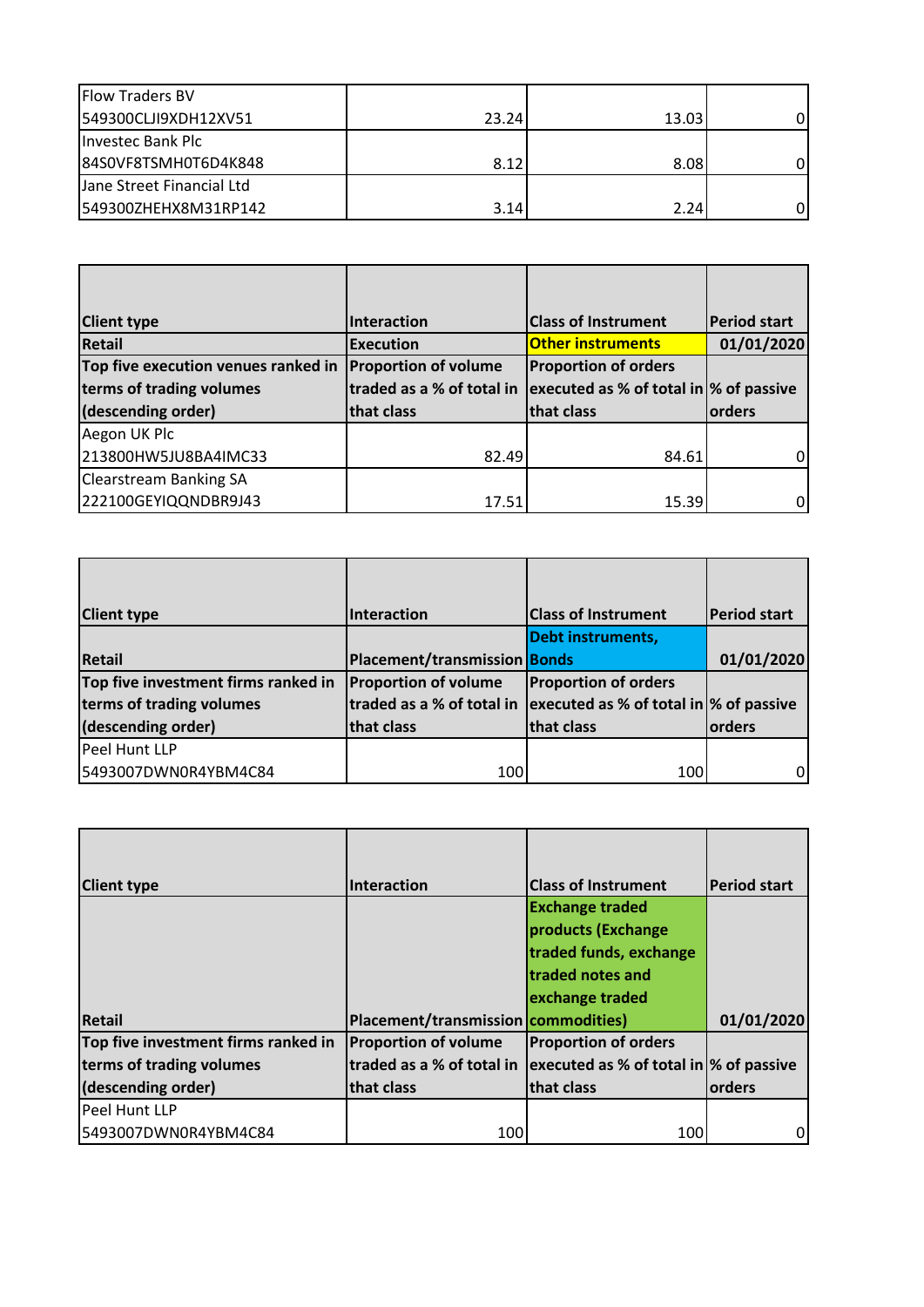| <b>Client type</b>                  | Interaction                              | <b>Class of Instrument</b>                    | <b>Period start</b> |
|-------------------------------------|------------------------------------------|-----------------------------------------------|---------------------|
| <b>Retail</b>                       | Placement/transmission Other instruments |                                               | 01/01/2020          |
| Top five investment firms ranked in | <b>Proportion of volume</b>              | <b>Proportion of orders</b>                   |                     |
| terms of trading volumes            | traded as a % of total in                | $ $ executed as % of total in $ %$ of passive |                     |
| (descending order)                  | that class                               | that class                                    | <b>orders</b>       |
| Peel Hunt LLP                       |                                          |                                               |                     |
| 5493007DWN0R4YBM4C84                |                                          |                                               |                     |
|                                     | 100                                      | 100                                           | 0                   |

| <b>Client type</b>                                                                                                       | Interaction                         | <b>Class of Instrument</b>     | <b>Period start</b> |
|--------------------------------------------------------------------------------------------------------------------------|-------------------------------------|--------------------------------|---------------------|
|                                                                                                                          |                                     | <b>Equities - Shares &amp;</b> |                     |
|                                                                                                                          |                                     | <b>Depositary Receipts</b>     |                     |
|                                                                                                                          |                                     |                                |                     |
|                                                                                                                          | <b>Placement/transmission (T12)</b> |                                | 43831               |
| <b>Retail</b><br>Top five investment firms ranked in t Proportion of volume tra Proportion of orders exel % of passive d |                                     |                                |                     |
| Peel Hunt LLP                                                                                                            |                                     |                                |                     |

| <b>Client type</b>                  | Interaction                  | <b>Class of Instrument</b>                    | <b>Period start</b> |
|-------------------------------------|------------------------------|-----------------------------------------------|---------------------|
|                                     |                              | <b>Equities - Shares &amp;</b>                |                     |
|                                     |                              | <b>Depositary Receipts</b>                    |                     |
| <b>Retail</b>                       | Placement/transmission (T34) |                                               | 01/01/2020          |
| Top five investment firms ranked in | <b>Proportion of volume</b>  | <b>Proportion of orders</b>                   |                     |
| terms of trading volumes            | traded as a % of total in    | $ $ executed as % of total in $ %$ of passive |                     |
| (descending order)                  | that class                   | that class                                    | orders              |
| Peel Hunt LLP                       |                              |                                               |                     |
| 5493007DWN0R4YBM4C84                | 100                          | 100                                           |                     |

| <b>Client type</b>                  | Interaction                  | <b>Class of Instrument</b>                    | <b>Period start</b> |
|-------------------------------------|------------------------------|-----------------------------------------------|---------------------|
|                                     |                              | <b>Equities - Shares &amp;</b>                |                     |
|                                     |                              | <b>Depositary Receipts</b>                    |                     |
| <b>Retail</b>                       | Placement/transmission (T56) |                                               | 01/01/2020          |
| Top five investment firms ranked in | <b>Proportion of volume</b>  | <b>Proportion of orders</b>                   |                     |
| terms of trading volumes            | traded as a % of total in    | $ $ executed as % of total in $ %$ of passive |                     |
| (descending order)                  | that class                   | that class                                    | orders              |
| Peel Hunt LLP                       |                              |                                               |                     |
| 5493007DWN0R4YBM4C84                | 100                          | 100                                           | 0                   |

| <b>Client type</b> | <b>Interaction</b> | <b>Class of Instrument</b> | <b>Period start</b> |
|--------------------|--------------------|----------------------------|---------------------|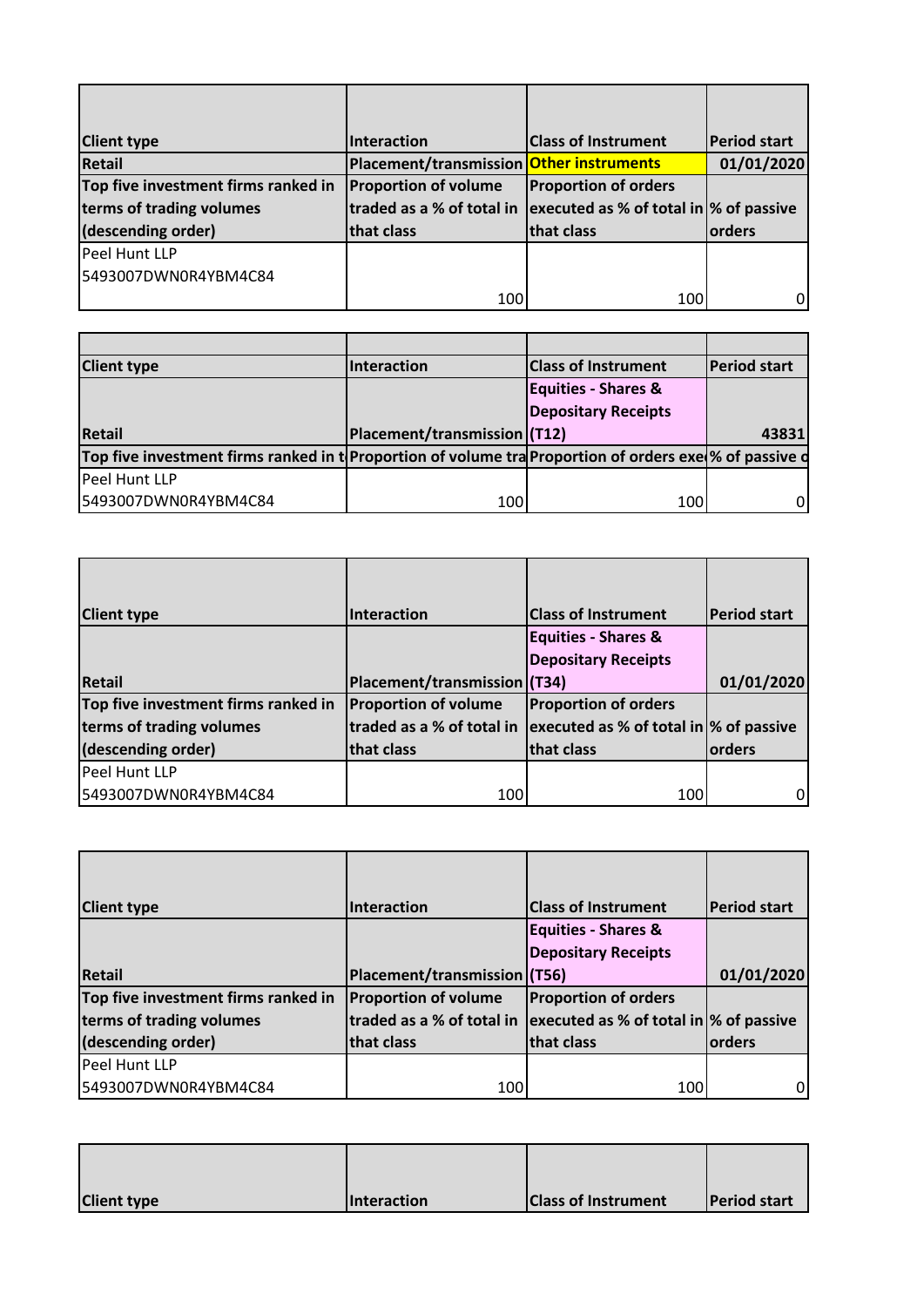| <b>Retail</b>                       | <b>Execution</b>            | <b>Securitized Derivatives,</b><br><b>Warrants and</b><br><b>Certificate Derivatives</b> | 01/01/2020 |
|-------------------------------------|-----------------------------|------------------------------------------------------------------------------------------|------------|
| Top five execution venues ranked in | <b>Proportion of volume</b> | <b>Proportion of orders</b>                                                              |            |
| terms of trading volumes            | traded as a % of total in   | $ $ executed as % of total in $ %$ of passive                                            |            |
| (descending order)                  | that class                  | that class                                                                               | orders     |
| Societe Generale SA                 |                             |                                                                                          |            |
| O2RNE8IBXP4R0TD8PU41                | 58.64                       | 31.03                                                                                    | 0          |
| Winterflood Securities Ltd          |                             |                                                                                          |            |
| 8BRUP6V1DX3PIG2R0745                | 21.24                       | 32.19                                                                                    | 0          |
| N+1 Singer Capital Markets Ltd      |                             |                                                                                          |            |
| 213800ITO7QMNQ9SFG53                | 7.81                        | 11.35                                                                                    | 0          |
| Shore Capital Stockbrokers Ltd      |                             |                                                                                          |            |
| 2138009KZO3MK7TV6372                | 5.26                        | 6.84                                                                                     | 0          |
| Peel Hunt LLP                       |                             |                                                                                          |            |
| 5493007DWN0R4YBM4C84                | 2.98                        | 5.29                                                                                     | 0          |

| <b>Client type</b>                  | <b>Interaction</b>                                                      | <b>Class of Instrument</b>      | <b>Period start</b> |
|-------------------------------------|-------------------------------------------------------------------------|---------------------------------|---------------------|
|                                     |                                                                         |                                 |                     |
|                                     |                                                                         | <b>Securitized Derivatives,</b> |                     |
|                                     |                                                                         | <b>Other securitized</b>        |                     |
| <b>Retail</b>                       | <b>Execution</b>                                                        | derivatives                     | 01/01/2020          |
| Top five execution venues ranked in | <b>Proportion of volume</b>                                             | <b>Proportion of orders</b>     |                     |
| terms of trading volumes            | traded as a % of total in $ $ executed as % of total in $ %$ of passive |                                 |                     |
| (descending order)                  | that class                                                              | that class                      | orders              |
| Winterflood Securities Ltd          |                                                                         |                                 |                     |
| 8BRUP6V1DX3PIG2R0745                | 47.79                                                                   | 33.13                           | 0                   |
| Jefferies international Ltd         |                                                                         |                                 |                     |
| S5THZMDUJCTQZBTRVI98                | 37.41                                                                   | 36.81                           | 0                   |
| Cantor Fitzgerald                   |                                                                         |                                 |                     |
| 549300KM6VUHPKQLQX53                | 9.89                                                                    | 2.45                            | $\mathbf 0$         |
| <b>Investec Bank Plc</b>            |                                                                         |                                 |                     |
| 84S0VF8TSMH0T6D4K848                | 4.29                                                                    | 25.77                           | 0                   |
| Peel Hunt LLP                       |                                                                         |                                 |                     |
| 5493007DWN0R4YBM4C84                | 0.62                                                                    | 1.84                            | 0                   |

| <b>Client type</b>                                       | Interaction                                                             | <b>Class of Instrument</b>  | <b>Period start</b> |
|----------------------------------------------------------|-------------------------------------------------------------------------|-----------------------------|---------------------|
|                                                          |                                                                         | <b>Structured finance</b>   |                     |
| <b>Retail</b>                                            | <b>Execution</b>                                                        | linstruments                | 01/01/2020          |
| Top five execution venues ranked in Proportion of volume |                                                                         | <b>Proportion of orders</b> |                     |
| terms of trading volumes                                 | traded as a % of total in $ $ executed as % of total in $ %$ of passive |                             |                     |
| (descending order)                                       | that class                                                              | that class                  | orders              |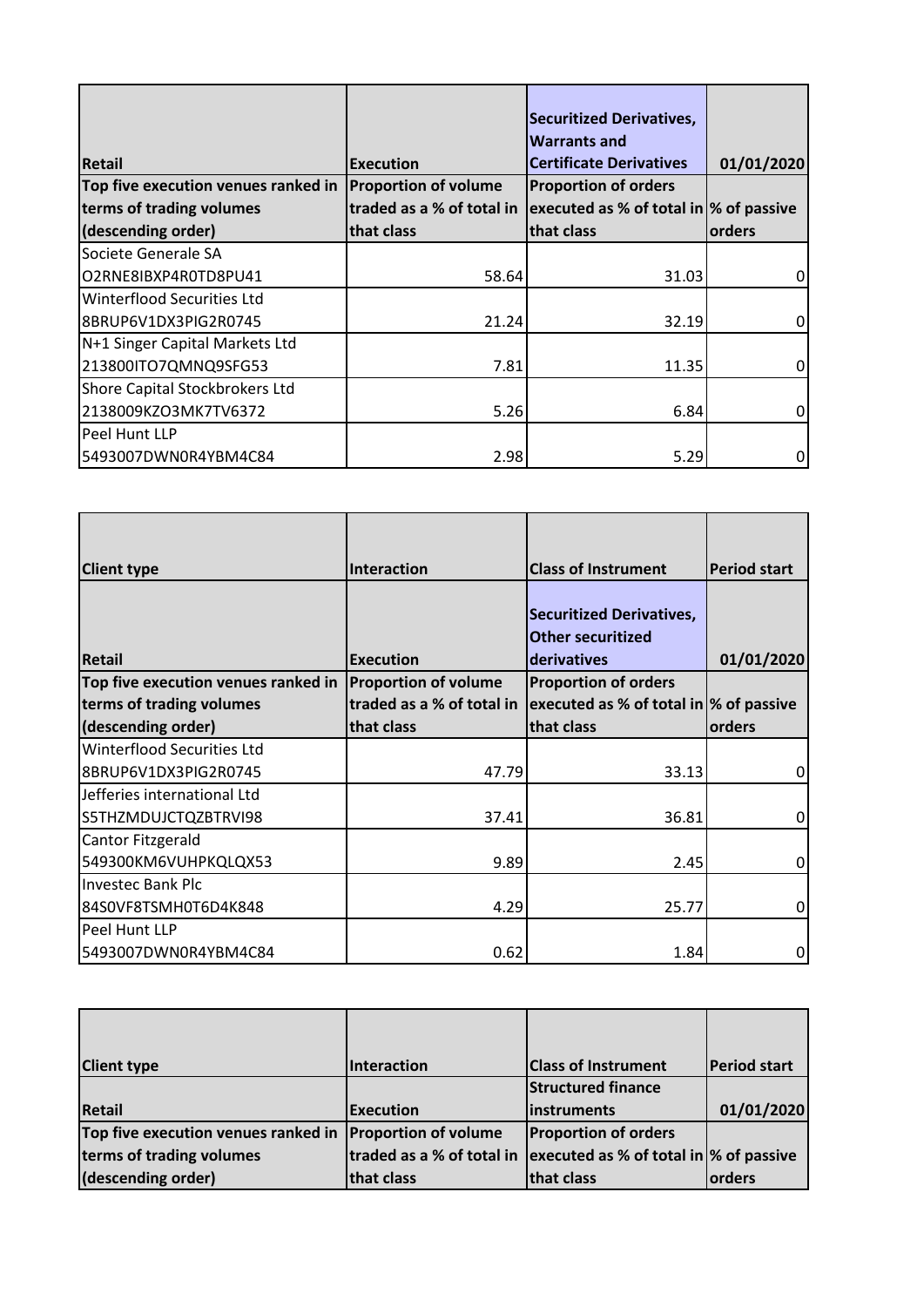| <b>UBS Ag</b>        |            |     |   |
|----------------------|------------|-----|---|
| BFM8T61CT2L1QCEMIK50 | <b>TOO</b> | 100 | ი |

| <b>Client type</b>                  | Interaction                 | <b>Class of Instrument</b>                    | <b>Period start</b> |
|-------------------------------------|-----------------------------|-----------------------------------------------|---------------------|
|                                     |                             | <b>Equities - Shares &amp;</b>                |                     |
|                                     |                             | <b>Depositary Receipts</b>                    |                     |
| <b>Retail</b>                       | <b>Execution</b>            | (T56)                                         | 01/01/2020          |
| Top five execution venues ranked in | <b>Proportion of volume</b> | <b>Proportion of orders</b>                   |                     |
| terms of trading volumes            | traded as a % of total in   | $ $ executed as % of total in $ %$ of passive |                     |
| (descending order)                  | that class                  | that class                                    | orders              |
| Winterflood Securities Ltd          |                             |                                               |                     |
| 8BRUP6V1DX3PIG2R0745                | 38.61                       | 43.99                                         | $\Omega$            |
| Peel Hunt LLP                       |                             |                                               |                     |
| 5493007DWN0R4YBM4C84                | 37.29                       | 30.01                                         | 0                   |
| Virtu Financial Ireland Ltd         |                             |                                               |                     |
| 549300RFD07WYQ63UJ33                | 7.7                         | 8.65                                          | $\Omega$            |
| Shore Capital Stockbrokers Ltd      |                             |                                               |                     |
| 2138009KZO3MK7TV6372                | 5.29                        | 2.81                                          | $\overline{0}$      |
| Jefferies international Ltd         |                             |                                               |                     |
| S5THZMDUJCTQZBTRVI98                | 3.92                        | 2.91                                          | 0l                  |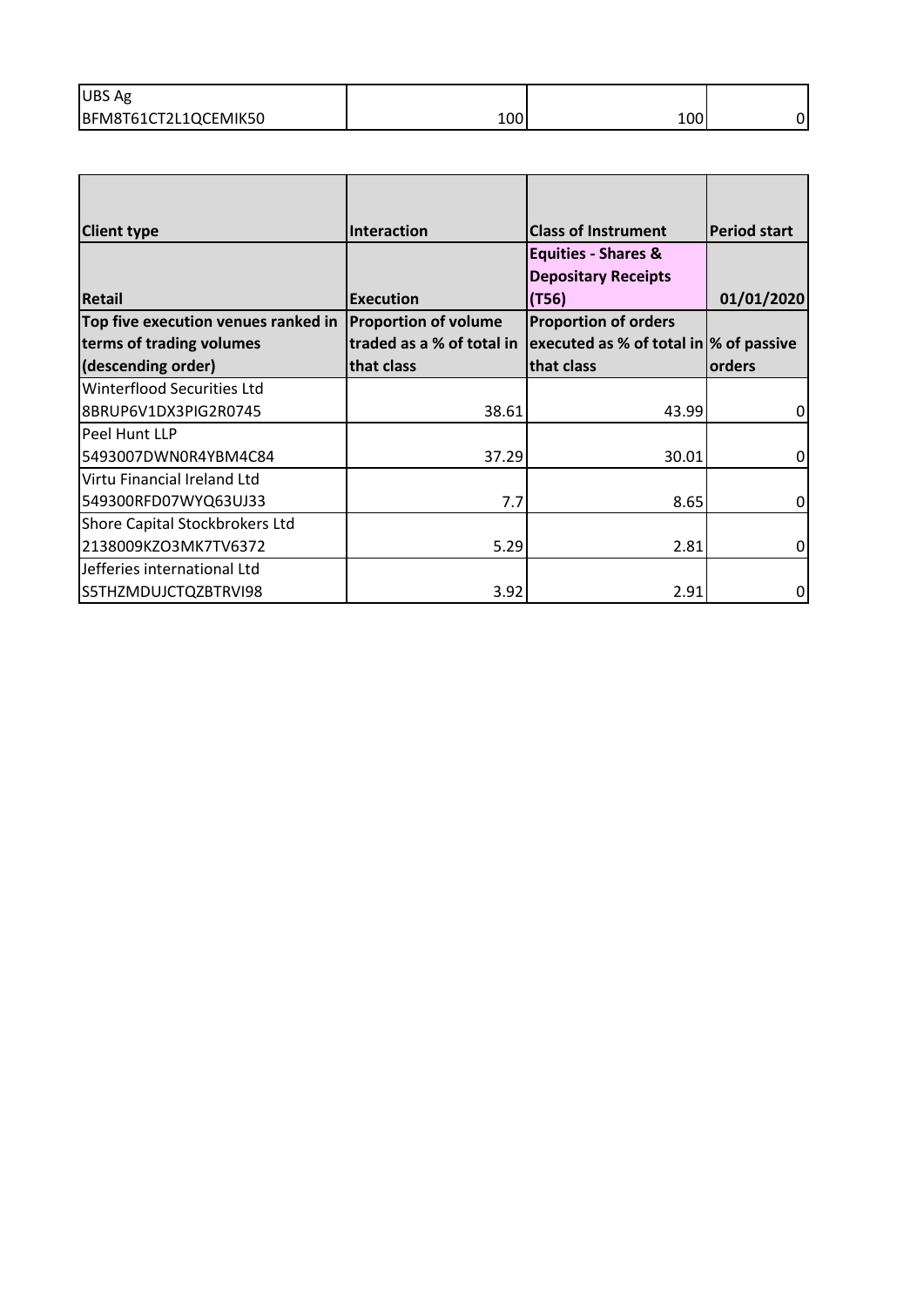|                   | <b>Notification if &lt;1 average</b> |
|-------------------|--------------------------------------|
|                   | trade per business day in the        |
| <b>Period end</b> | previous year                        |
|                   |                                      |
| 31/12/2020 N      |                                      |
| $%$ of            |                                      |
| aggressive        |                                      |
| orders            | % of directed orders                 |
|                   |                                      |
| 100               | 0                                    |
|                   |                                      |
| 100               | 0                                    |
|                   |                                      |
| 99.91             | 0                                    |
|                   |                                      |
| 100               | Ω                                    |
|                   |                                      |
| 100               |                                      |

|                   | <b>Notification if &lt;1 average</b> |
|-------------------|--------------------------------------|
|                   | trade per business day in the        |
| <b>Period end</b> | previous year                        |
|                   |                                      |
|                   |                                      |
|                   |                                      |
| 31/12/2020 Y      |                                      |
| $%$ of            |                                      |
| aggressive        |                                      |
| orders            | % of directed orders                 |
|                   |                                      |
| 100               |                                      |
|                   |                                      |
|                   |                                      |
| 100               |                                      |
|                   |                                      |

|                   | <b>Notification if &lt;1 average</b><br>trade per business day in the |
|-------------------|-----------------------------------------------------------------------|
| <b>Period end</b> | previous year                                                         |
|                   |                                                                       |
|                   |                                                                       |
| 31/12/2020 N      |                                                                       |
| % of              |                                                                       |
| aggressive        |                                                                       |
| orders            | % of directed orders                                                  |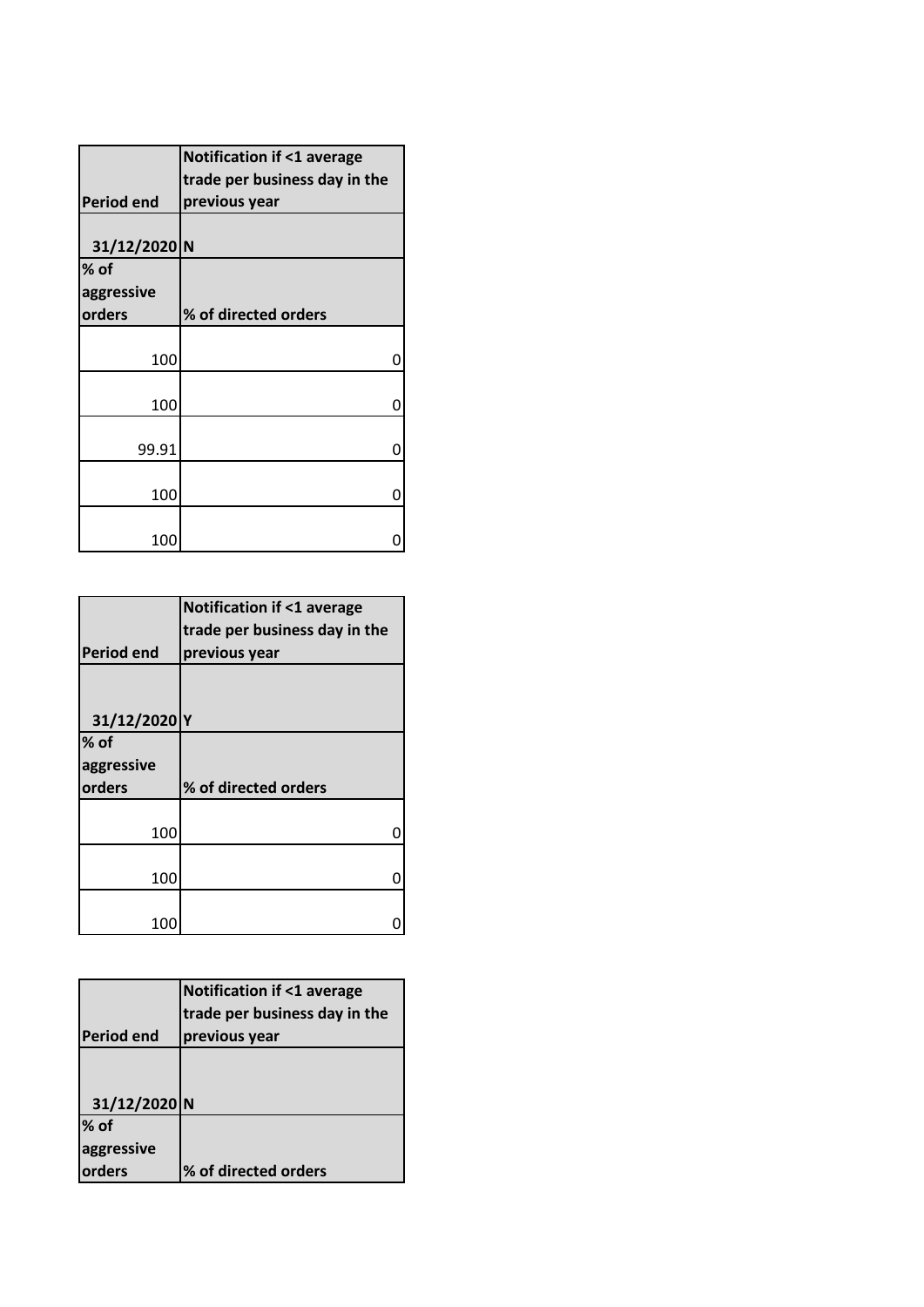| 100 | 0    |  |
|-----|------|--|
| 100 | 0    |  |
| 100 | 0    |  |
| 100 | 0    |  |
| 100 | 0.01 |  |
|     |      |  |

|                   | <b>Notification if &lt;1 average</b> |
|-------------------|--------------------------------------|
|                   | trade per business day in the        |
| <b>Period end</b> | previous year                        |
|                   |                                      |
|                   |                                      |
| 31/12/2020 N      |                                      |
| $%$ of            |                                      |
| aggressive        |                                      |
| orders            | % of directed orders                 |
|                   |                                      |
| 100               | ი                                    |
|                   |                                      |
| 100               | ŋ                                    |
|                   |                                      |
| 100               | ი                                    |
|                   |                                      |
| 100               | ი                                    |
|                   |                                      |
| 100               |                                      |

|                   | <b>Notification if &lt;1 average</b> |
|-------------------|--------------------------------------|
|                   | trade per business day in the        |
|                   |                                      |
| <b>Period end</b> | previous year                        |
|                   |                                      |
|                   |                                      |
|                   |                                      |
|                   |                                      |
|                   |                                      |
|                   |                                      |
| 31/12/2020 N      |                                      |
| $%$ of            |                                      |
| aggressive        |                                      |
| orders            | % of directed orders                 |
|                   |                                      |
| 100               |                                      |
|                   |                                      |
|                   |                                      |
|                   |                                      |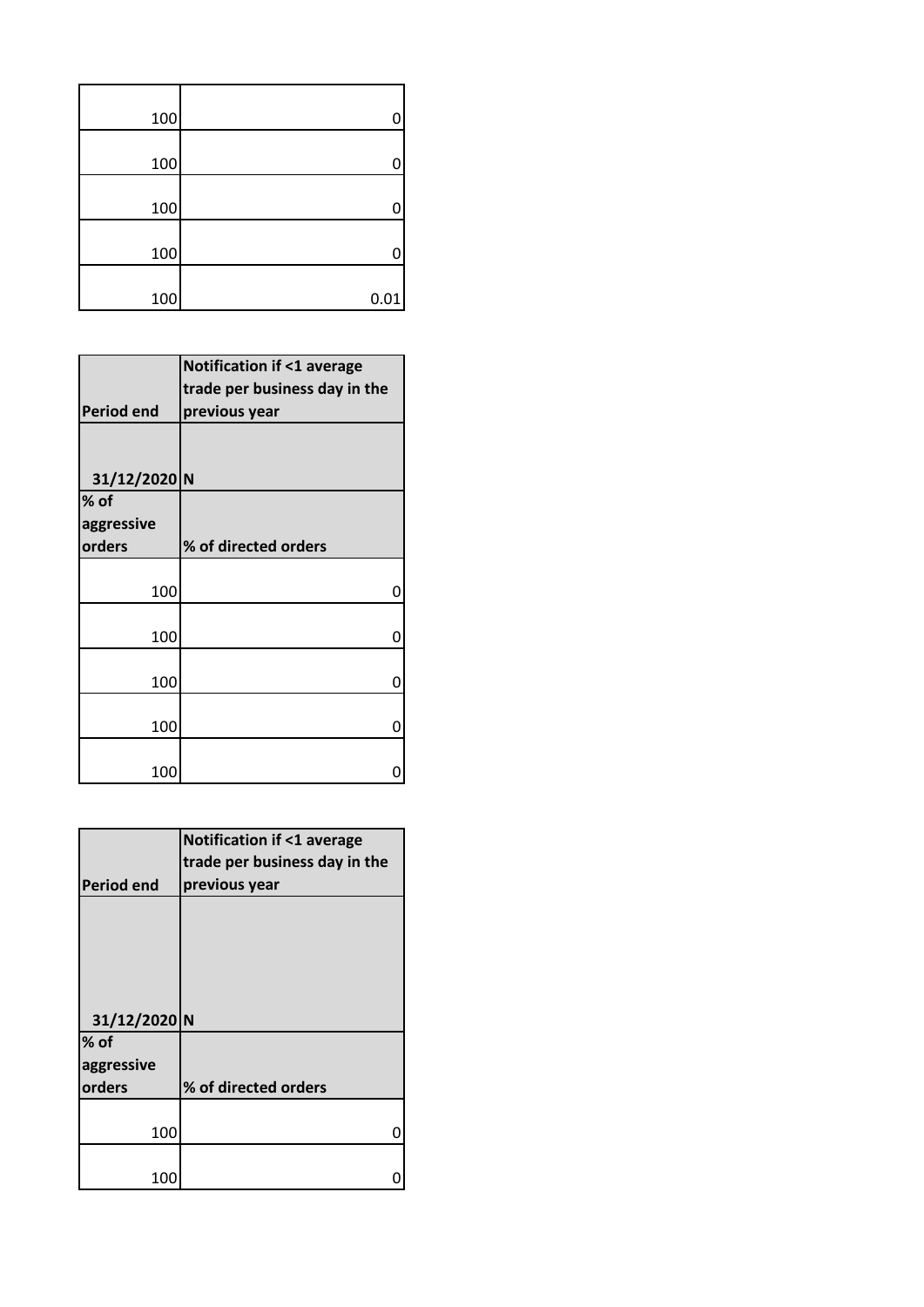| 100 |  |
|-----|--|
| 100 |  |
| 100 |  |

|                   | <b>Notification if &lt;1 average</b> |
|-------------------|--------------------------------------|
|                   | trade per business day in the        |
| <b>Period end</b> | previous year                        |
| 31/12/2020 N      |                                      |
| $%$ of            |                                      |
| aggressive        |                                      |
| orders            | % of directed orders                 |
|                   |                                      |
| 100               |                                      |
|                   |                                      |
|                   |                                      |

|                   | <b>Notification if &lt;1 average</b><br>trade per business day in the |
|-------------------|-----------------------------------------------------------------------|
| <b>Period end</b> | previous year                                                         |
| 31/12/2020 Y      |                                                                       |
| $%$ of            |                                                                       |
| aggressive        |                                                                       |
| orders            | % of directed orders                                                  |
|                   |                                                                       |
|                   |                                                                       |

| <b>Notification if &lt;1 average</b><br>trade per business day in the<br>previous year |
|----------------------------------------------------------------------------------------|
|                                                                                        |
|                                                                                        |
|                                                                                        |
|                                                                                        |
|                                                                                        |
|                                                                                        |
|                                                                                        |
|                                                                                        |
|                                                                                        |
|                                                                                        |
|                                                                                        |
| % of directed orders                                                                   |
|                                                                                        |
|                                                                                        |
|                                                                                        |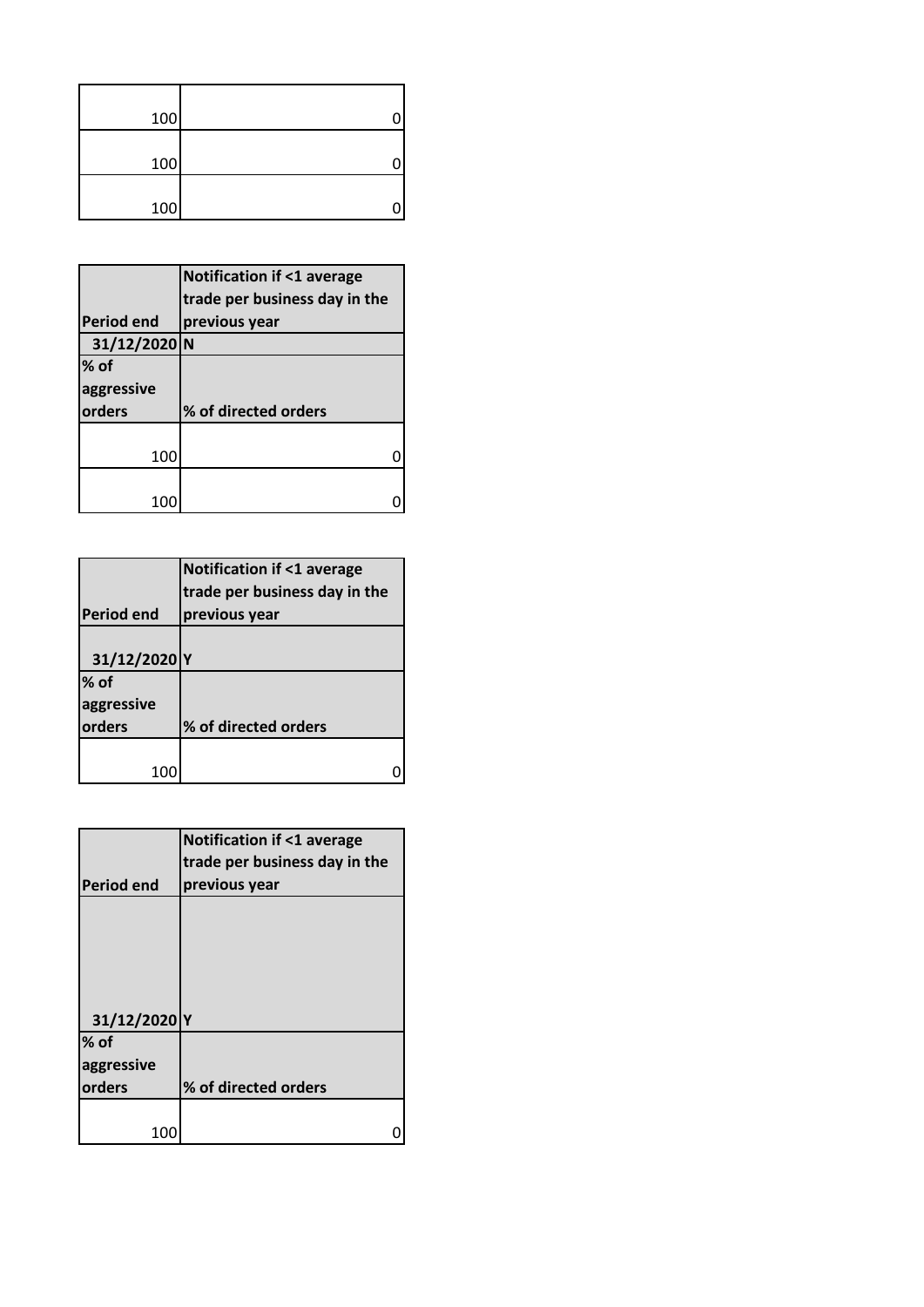|                   | <b>Notification if &lt;1 average</b> |
|-------------------|--------------------------------------|
|                   | trade per business day in the        |
| <b>Period end</b> | previous year                        |
| 31/12/2020 Y      |                                      |
| $%$ of            |                                      |
| aggressive        |                                      |
| orders            | % of directed orders                 |
|                   |                                      |
|                   |                                      |
|                   |                                      |

| <b>Period end</b> |                                    | Notification if <1 average trade per business day in the previous year |
|-------------------|------------------------------------|------------------------------------------------------------------------|
|                   |                                    |                                                                        |
|                   |                                    |                                                                        |
| 44196 N           |                                    |                                                                        |
|                   | % of aggressiv% of directed orders |                                                                        |
|                   |                                    |                                                                        |
| 100               |                                    |                                                                        |

|                   | <b>Notification if &lt;1 average</b><br>trade per business day in the |
|-------------------|-----------------------------------------------------------------------|
| <b>Period end</b> | previous year                                                         |
|                   |                                                                       |
|                   |                                                                       |
| 31/12/2020 N      |                                                                       |
| $%$ of            |                                                                       |
| aggressive        |                                                                       |
| orders            | % of directed orders                                                  |
|                   |                                                                       |
| 100               |                                                                       |

|                   | <b>Notification if &lt;1 average</b> |
|-------------------|--------------------------------------|
|                   | trade per business day in the        |
| <b>Period end</b> | previous year                        |
|                   |                                      |
| 31/12/2020 N      |                                      |
| $%$ of            |                                      |
| aggressive        |                                      |
| orders            | % of directed orders                 |
|                   |                                      |
|                   |                                      |

|                   | Notification if <1 average    |
|-------------------|-------------------------------|
|                   | trade per business day in the |
| <b>Period end</b> | previous year                 |
|                   |                               |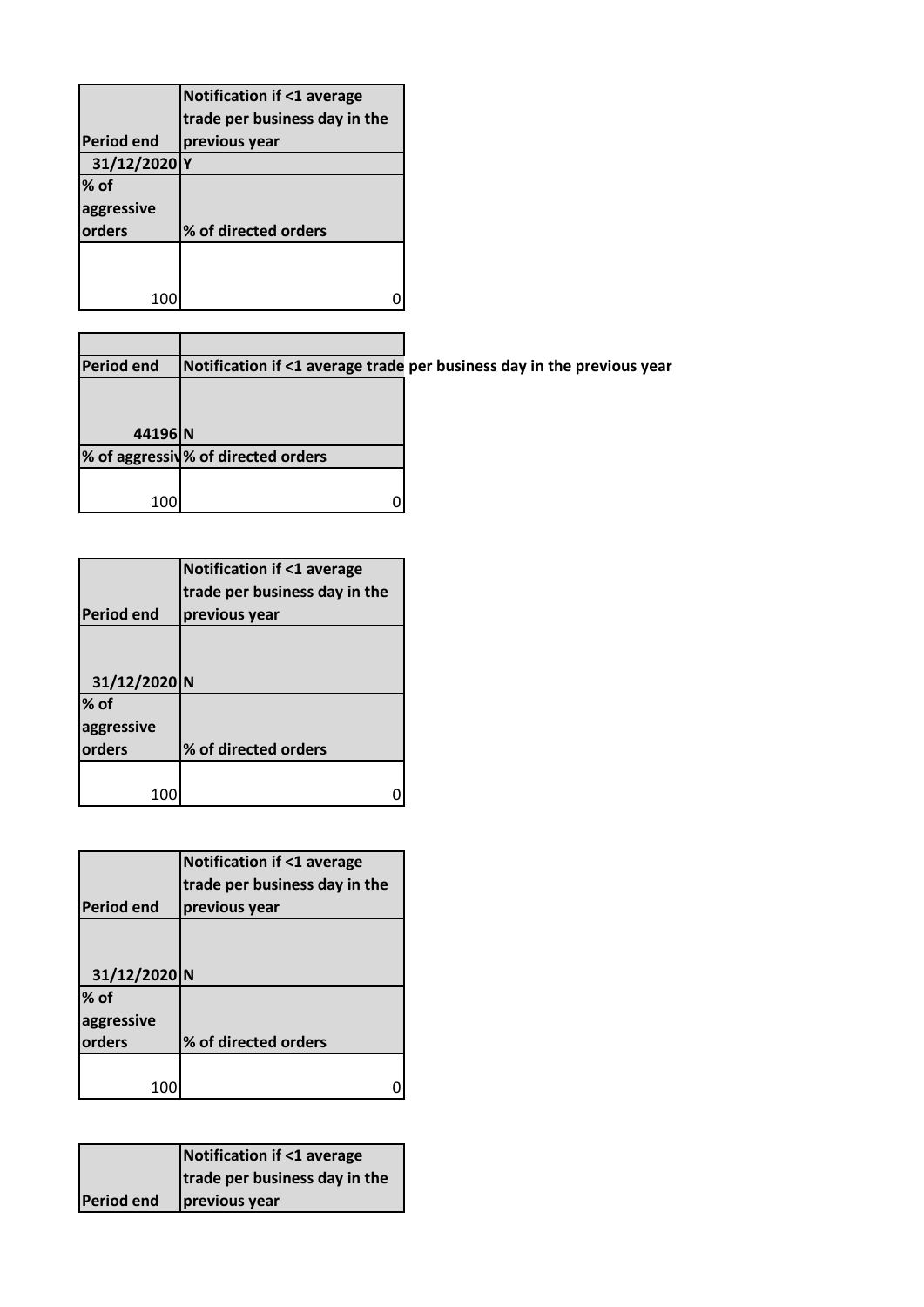| 31/12/2020 N |                      |
|--------------|----------------------|
| % of         |                      |
| aggressive   |                      |
| orders       | % of directed orders |
| 100          | 0                    |
| 100          | 0                    |
| 100          | 0                    |
| 100          | 0                    |
| 100          |                      |

|                   | <b>Notification if &lt;1 average</b> |
|-------------------|--------------------------------------|
|                   | trade per business day in the        |
| <b>Period end</b> | previous year                        |
|                   |                                      |
| 31/12/2020 N      |                                      |
| $%$ of            |                                      |
| aggressive        |                                      |
| orders            | % of directed orders                 |
|                   |                                      |
| 100               | n                                    |
| 100               | 0                                    |
| 100               | 0                                    |
| 100               | O                                    |
| 100               |                                      |

|                   | <b>Notification if &lt;1 average</b> |
|-------------------|--------------------------------------|
|                   | trade per business day in the        |
| <b>Period end</b> | previous year                        |
|                   |                                      |
| 31/12/2020 Y      |                                      |
| % of              |                                      |
| aggressive        |                                      |
| orders            | % of directed orders                 |